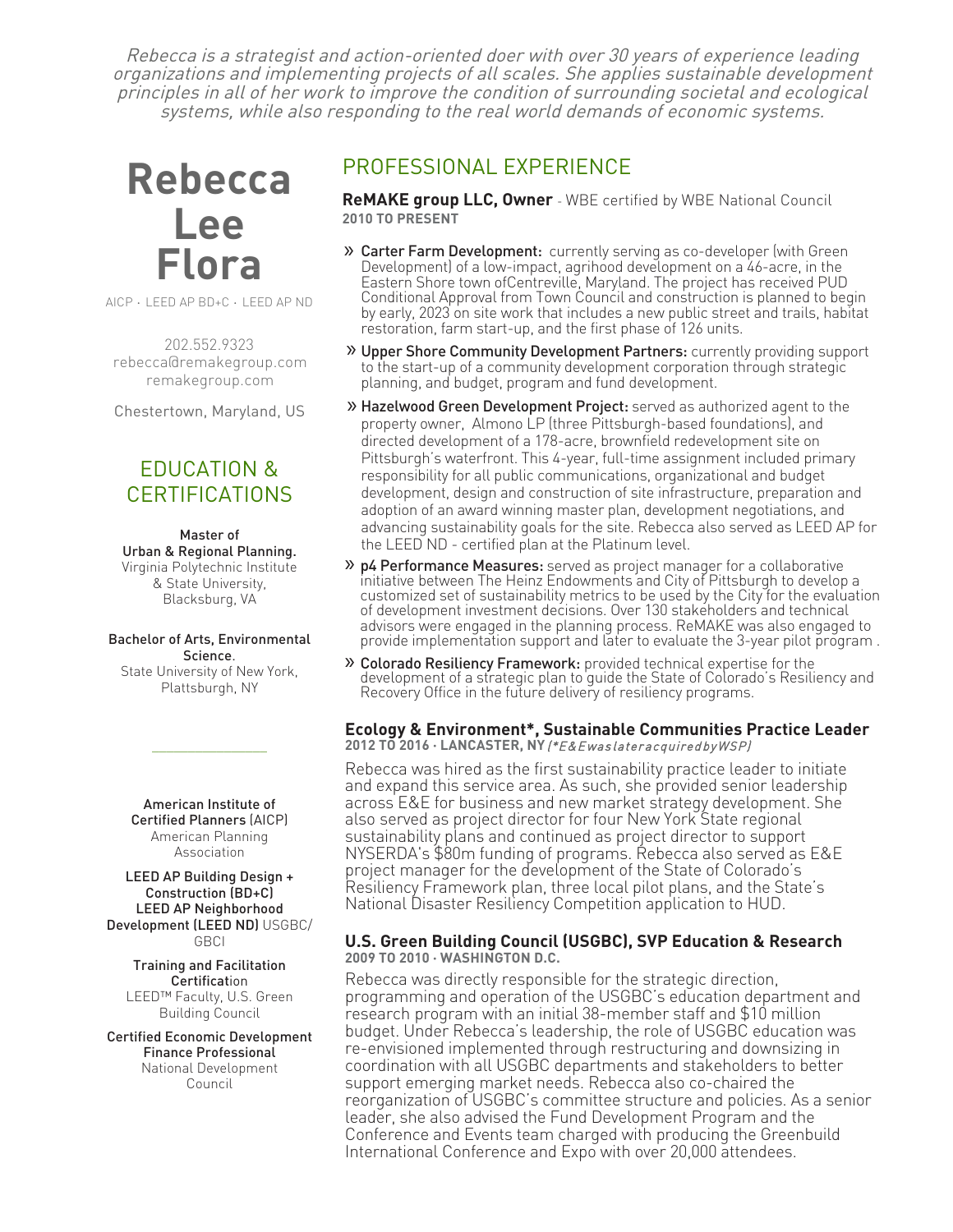## AWARDS & ACKNOWLEDGEMENTS

Architecture Excellence Awards 2019 Contribution to the Profession by a Non-Architect, AIA PA, 2019.

#### Acknowledgement for Service,

Greater Hazelwood Community Collaborative, 2019.

> Leadership Award, AIA Pittsburgh, 2009.

Environmental Award, Carnegie Science Center, 2009.

#### Service Award for Promoting

Sustainability in Pittsburgh, December 9, 2008, proclaimed as "Rebecca Flora Day" by Pittsburgh City Council.

Honor Award, American Society of Interior Designers, PA West Chapter, 2007.

> Top 50 Cultural Forces in Pittsburgh, Pittsburgh Post-Gazette.

#### Environmental Hero,

Interiors & Sources Magazine, 2004.

### Greater Pittsburgh Convention

Visitor's Bureau Award, for raising public awareness of green buildings and advocacy for the convention center, 2001.

1997 Outstanding Service Award,

South Side Planning Forum.

#### ORGANIZATIONAL AWARDS

while serving as leader

#### 2020 Excellence in Sustainability Award - ReMake Group

Sustainable Communities Division American Planning Association

> 2019 Advocate of the Year ReMake Group BikePGH.

#### 2001 Three Rivers Environmental Award - GBA

PA Environmental Council.

1997 Three Rivers Environmental Award Finalist – SSLDC PA Environmental Council.

1996 Great American Main Street Award, Main Street on East Carson Program - SSLDC National Trust for Historic Preservation's National Main Street Center.

#### **Green Building Alliance (GBA), Executive Director 1997 TO 2007 · PITTSBURGH, PA**

Rebecca served as the GBA's first executive director, leading the organization's initial strategic planning process and programmatic start-up. Under Rebecca's leadership, GBA received local and national acclaim for its success as a pioneer in advancing green building practices. During her tenure, Pittsburgh was established as the nation's leader in green buildings. Key accomplishments include:

» Adoption of Pittsburgh's first Climate Action Plan and green public policy.

- » Created the Green Building Products Initiative to advance green jobs.
- » Hosted the first national Summit on Greening Historic Properties with the National Trust's Conference in Pittsburgh.
- » LEED Gold Certification of Pittsburgh's Convention Center (LEED AP).
- » Hosted the 2003 Greenbuild Conference in Pittsburgh.
- » LEED project support: Phipps Conservatory and Botanical Gardens, Children's Museum of Pittsburgh, PNC Firstside Center and others.

#### **South Side Local Development Company**\***, Executive Director**

**1991 TO 1997 · PITTSBURGH, PA** (\*SSLDC completed its mission in 2010) Rebecca was directly accountable to a 26-member Board of Directors for management of a non-profit community development corporation undertaking community revitalization activities for Pittsburgh's historic South Side neighborhood (12,000 residents and 400 businesses). Programs included: small business development, community planning, promotion, historic preservation, and real estate development activities. Key accomplishments included:

- » Development of 80 new affordable and market rate homes .
- » Local historic district designation of the 20-block East Carson Street.
- » Business planning, loan review and start-up support to small businesses.
- » Technical support to South Side Neighborhood Plan development.
- » Delivery of annual festival and other promotional events.
- » Community participation in development of South Side Works Master Plan .
- » National Main Street Center Resource Team member.
- » <sup>O</sup>rganizational start-up of a river-based environmental educational center.

#### **Urban Redevelopment Authority, Project Manager**

**1985 TO 1991 · PITTSBURGH, PA**

Rebecca was responsible for redevelopment of large scale, former industrial sites in the City of Pittsburgh. As project manager for the Washington's Landing and Pittsburgh Technology Center sites she was responsible for \$20+million budgets and project schedules working across all departments of the URA to implement various aspects of redevelopment area requirements for acquisition, relocation, demolition, remediation, public infrastructure improvements, master planning and development recruitment and negotiations. As economic development specialist, Rebecca managed the North Side Enterprise Zone, a target area that received state funding for business and redevelopment assistance. She was also responsible for several specialized market studies for target sectors and the preparation of redevelopment plans for brownfield sites.

#### **K.W. Poore & Associates\*, Professional Associate**

**1983 TO 1985 · RICHMOND, VA** (\*later merged to become Community Planning Partners) Rebecca served as project manager for community development and Urban Development Action Grant (UDAG) funded projects. She contributed to the preparation of economic and industrial development, downtown revitalization, and comprehensive plans for clients in Virginia communities.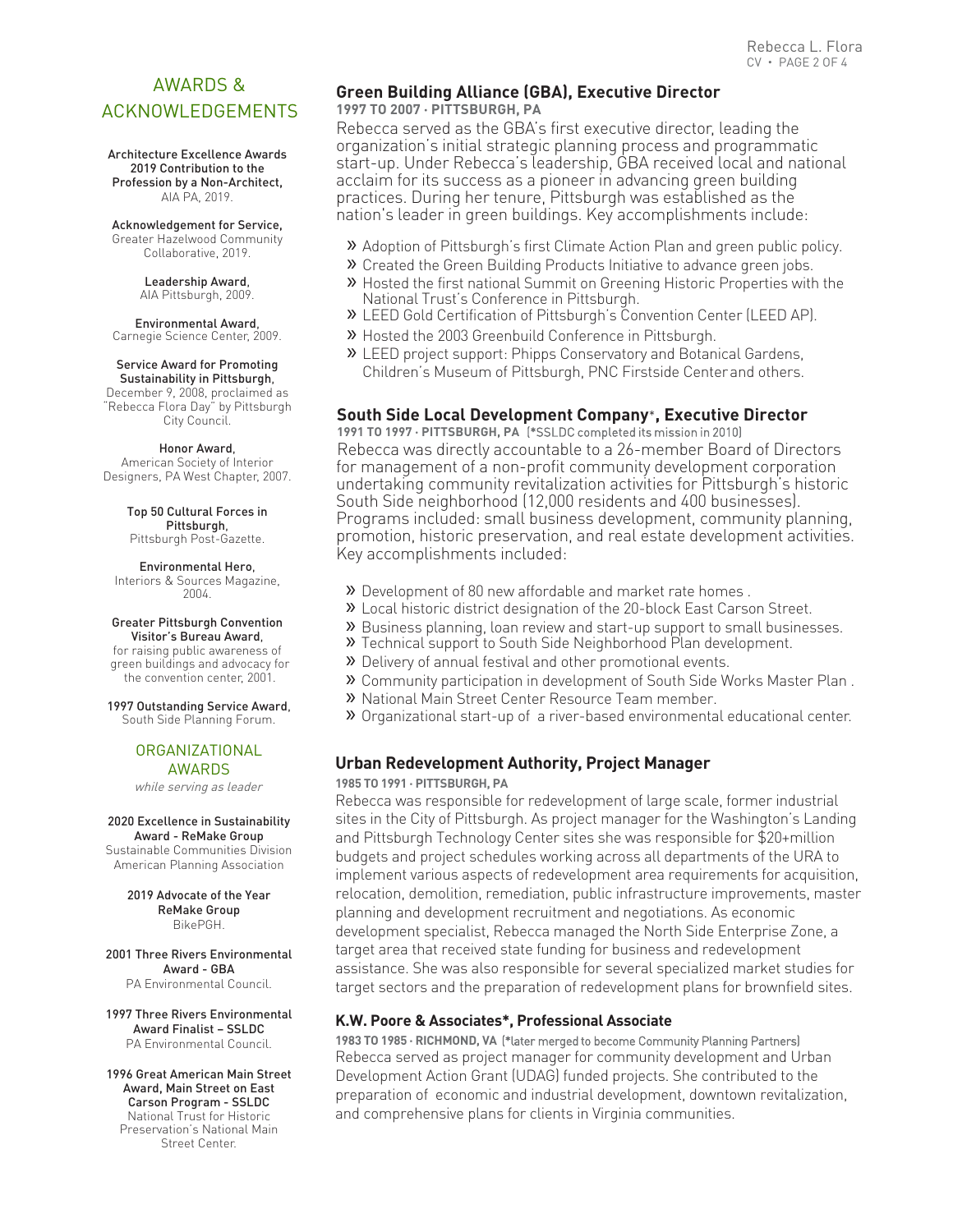## BOARD & VOLUNTEER ROLES

Eastern Shore Land **Conservancy**<br>Development Advisor, 2020-21

International Sea Level Institute Advisory Board, 2015-2016

Rudy Bruner Award for Urban Excellence Selection Committee, 2015

Chestertown Waterfront Task Force Member, 2013

Greater Chestertown Initiative Member 2013

U.S. Green Building Council Chair 2008, Board 2002-2008

Green Building Certification Institute (GBCI) Founding Chair and Board 2007-2008

Civic Design Coalition of Pittsburgh Member 2004–2008

The Heinz Awards Public Policy Juror, 2007/2008

Phipps Conservatory and Botanical Gardens Board 2007-2008

Pittsburgh Partnership for Neighborhood Development Board 2007-2008

University of Pittsburgh, School of Engineering, Mascaro Sustainability Initiative Advisory Committee 2004-2008

The Pittsburgh Project, Steering Committee, 2004–2007

SW Pennsylvania Convention Center Design Commission Chair 2000 – 2004 Member 1998 – 2004 Chair -Design Competition

Federal Home Loan Bank of Pittsburgh - Affordable Housing Advisory Council Chair 1996-2001 Member 1995 – 2003

10,000 Friends of PA, Commonwealth Design Awards Juror - 2003/04

Fred Roger's Center Design Competition Juror - 2005

Pittsburgh Children's Museum, Design Competition Facilitator - 2004

## KEY BOARD & FACULTY POSITIONS

## **U.S. Green Building Council, Board Member & Chair**

**2002 TO 2008 · WASHINGTON, D.C.**

Rebecca was elected to the USGBC board in 2001 and again in 2003 through a national membership election in the open seat category. She was elected as the first woman chair in 2008. As Chair, Rebecca co-led the USGBC's first, comprehensive strategic planning process. As an executive committee member, she championed the transformation of board operations, its meeting structure, and communications which had previously been challenging for this 31-member Board that was comprised of professionals from across the country primarily elected to their seats by the USGBC membership or chapters. She developed and directed the CEO evaluation process and the board assessment processes which had not been regularly or comprehensively conducted in the past. Rebecca often served as a delegate at regional, national and world conferences and meetings on behalf of USGBC.

#### **LEED for ND, Founding Core Committee Member 2004 TO 2008 | WASHINGTON, D.C.**

Rebecca was appointed by the Board to represent USGBC in the collaborative development of this first of its kind Leadership in Energy and Environmental Design (LEED) product following the principles of new urbanism, smart growth and green development. She played an instrumental role in partner organization relations and overall product development and technical credit writing.

#### **Carnegie Mellon University: Heinz College School of Public Policy & Management, Adjunct Faculty 1998 TO 2008 · PITTSBURGH, PA**

Rebecca served as an instructor for graduate students pursuing degrees with a primary focus in sustainable economic development, public policy & management, and urban design. Rebecca developed the original curriculum and taught a graduate level class entitled "Sustainable Community Development" - a first of its kind in the country when initiated in 1998. Rebecca also co-taught environmental policy, and served as a Faculty Advisor to a System Synthesis Project team in the preparation of a baseline emissions inventory that supported Pittsburgh's first Climate Action Plan which she led from her GBA role.

### **U.S. Green Building Council, LEED Faculty**

**2001 TO 2008, 2010 TO 2014 · WASHINGTON, D.C.**

Rebecca was selected to serve as one of the first class of 20 faculty trainers for USGBC LEED workshops in the U.S. She continued with training and maintained her license to globally teach LEED Core Concepts, BD+C and ND courses until 2014 when the program's direction changed.